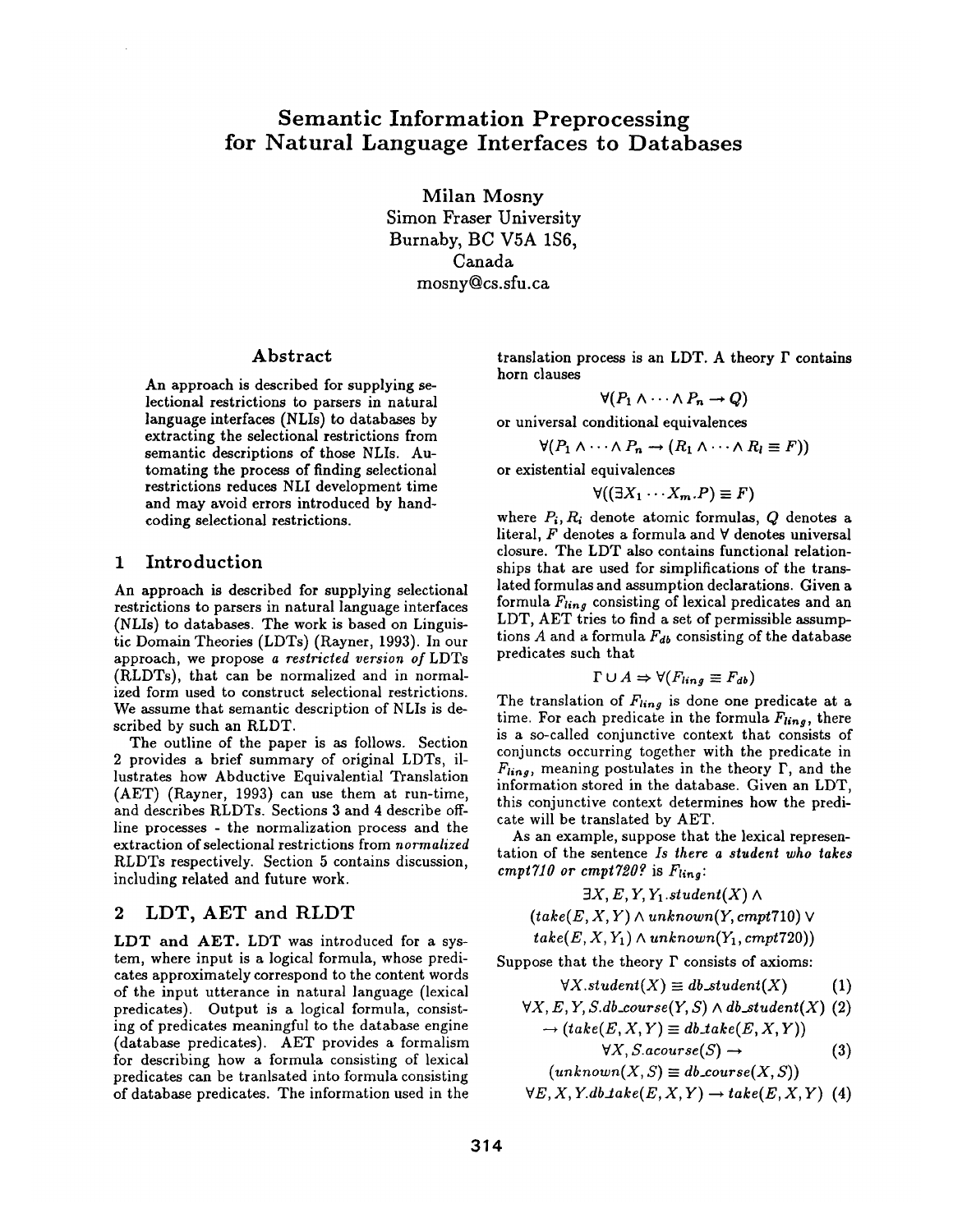where *student, take* and *unknown* are lexical predicates and *db\_student*, *db\_course*, *db\_take* are database predicates<sup>1</sup>. Also suppose, that the LDT declares as an assumption  $acourse(X)$ , which can be read as "X denotes a course".

Part of the conjunctive context associated with formula  $take(E, X, Y)$  in  $F_{ling}$  is a formula (5).

$$
student(X) \land unknown(Y,cmpt710) \qquad (5)
$$

From (1) and (3) of the theory  $\Gamma$  it follows that (5) implies the formula (6):

$$
db\_student(X) \wedge db\_course(Y,cmpt710) \qquad (6)
$$

According to the translation rules of AET, axiom (2), and a logical consequence of a conjunctive context  $(6)$ , the formula  $take(E, X, Y)$  can be translated into formula (7)

$$
db\mathit{take}(E, X, Y) \tag{7}
$$

Formulas  $student(X),$   $take(E, X, Y_1),$  $unknown(Y, cmpt710)$  and  $unknown(Y_1, cmpt720)$ are translated similarly. Assuming *crept710* and  $cmpt720$  are courses, the input  $F_{ling}$  can be rewritten into  $F_{db}$  shown below.

$$
\exists X, E, Y, Y_1. db\_student(X) \land (db\_take(E, X, Y) \land db\_course(Y, empty710) \lor db\_take(E, X, Y_1) \land db\_course(Y_1, empty720))
$$

So we can claim that  $F_{db}$  and  $F_{ling}$  are equivalent in the theory F under an assumption that *crept710*  and *cmpt720* are courses.

RLDT. We shall constrain the expressive power of the LDT to suit tractability and efficiency requirements.

We assume that the input is a logical formula, whose predicates are input predicates. We assume that input predicates are not only lexical predicates, but also unresolved predicates used for, e.g., compound nominals (Alshawi, 1992), or for unknown words, as was demonstrated in the example above, or synonymous predicates that allow us to represent two or more different words with only one symbol.

The output will be a logical formula consisting of output predicates. We do not suppose that the output formula contains pure database predicates. However, we allow further translation of the output formula into database formulae using only existential conditional equivalences. The process can be implemented very efficiently, and does not affect selectional restrictions of the input language.

We assume that each atomic formula with input predicates can be translated into an atomic formula with output predicates. An RLDT therefore also

contains a dictionary of atomic formulas that specifies which input atomic formulas can be translated into which output atomic formulas.

Existential equivalences in KLDT's logic will not be allowed. We also assume that  $F$  in the universal conditional equivalences is a conjunction of atomic formulas rather than arbitrary formula.

We demand that an RLDT be nonrecursive. Informally RLDT nonrecursivness means that for any set of facts A, if there is a Prolog-like derivation of an atomic formula F in the theory  $\Gamma \cup A$ , then there is a Prolog-like derivation of F without recursive calls.

### **3 The Normalization Process**

Our basic idea is to preproeess the semantic information of KLDT to create patterns of possible conjunctive contexts for each lexical predicate. The result of the preprocessing is a *normalized* KLDT: the collection of the lexical predicates, their meanings in terms of the database, and the patterns of the conjunctive contexts.

First we introduce the term *(Nontrivial) Normal Conditional Equivalence with respect to an* RLDT T  $((N)NCE(T)).$ 

Definition: Let  $T$  be an RLDT and  $\Gamma$  be a logical part of T. The quadruple  $(A, C, F_{input}, F_{output})$ is  $NCE(T)$  iff C is a conjunction of input atomic formulas of  $T$ ,  $A$  is a conjunction of assumptions of  $T$ , and formulas

$$
\forall (A \land C \rightarrow (F_{input} \equiv F_{output}))
$$
  

$$
\forall (A \land F_{output} \rightarrow F_{input})
$$

are logical consequences of the theory  $\Gamma$  (we shall refer to the last condition as soundness of the  $NCE(T)$ ). We shall call the quadruple  $(A, C, F_{input}, F_{output})$  nontrivial  $NCE(T)$ (NNCE(T)) iff formula  $C \wedge A$  does not imply truth of  $F_{output}$  in the theory  $\Gamma$ .

Informally it means that  $F_{input}$  can be rewritten to  $F_{output}$  if its conjunctive context implies  $A$  and does not imply the negation of  $C.$   $(A, C)$  thus can be viewed as a pattern of conjunctive contexts, that justifies translation of *Finput* to *Foutput.* 

We allow RLDTs to form theory hierarchies, where parent theories can use results of their children's normalization process as their own logical part.

Given an RLDT  $T$ , for each pair consisting of the ground lexical atomic formula *Fi,put* and the ground database atomic formula  $F_{output}$  from the dictionary of T, we find the set S of conditions  $(A, C)$  such that  $(A, C, F_{input}, F_{output})$  is NCE(T). We shall call the set of all such NCE(T)s *a normalized* R.LDT.

If  $F_{input}$  and  $F_{output}$  contain constants that do not occur in the logic of RLDT, the generalization rule of FOL can be used to derive more general results by replacing the constants by unique variables.

<sup>&</sup>lt;sup>1</sup>The predicate *unknown* will be discussed in the next section.